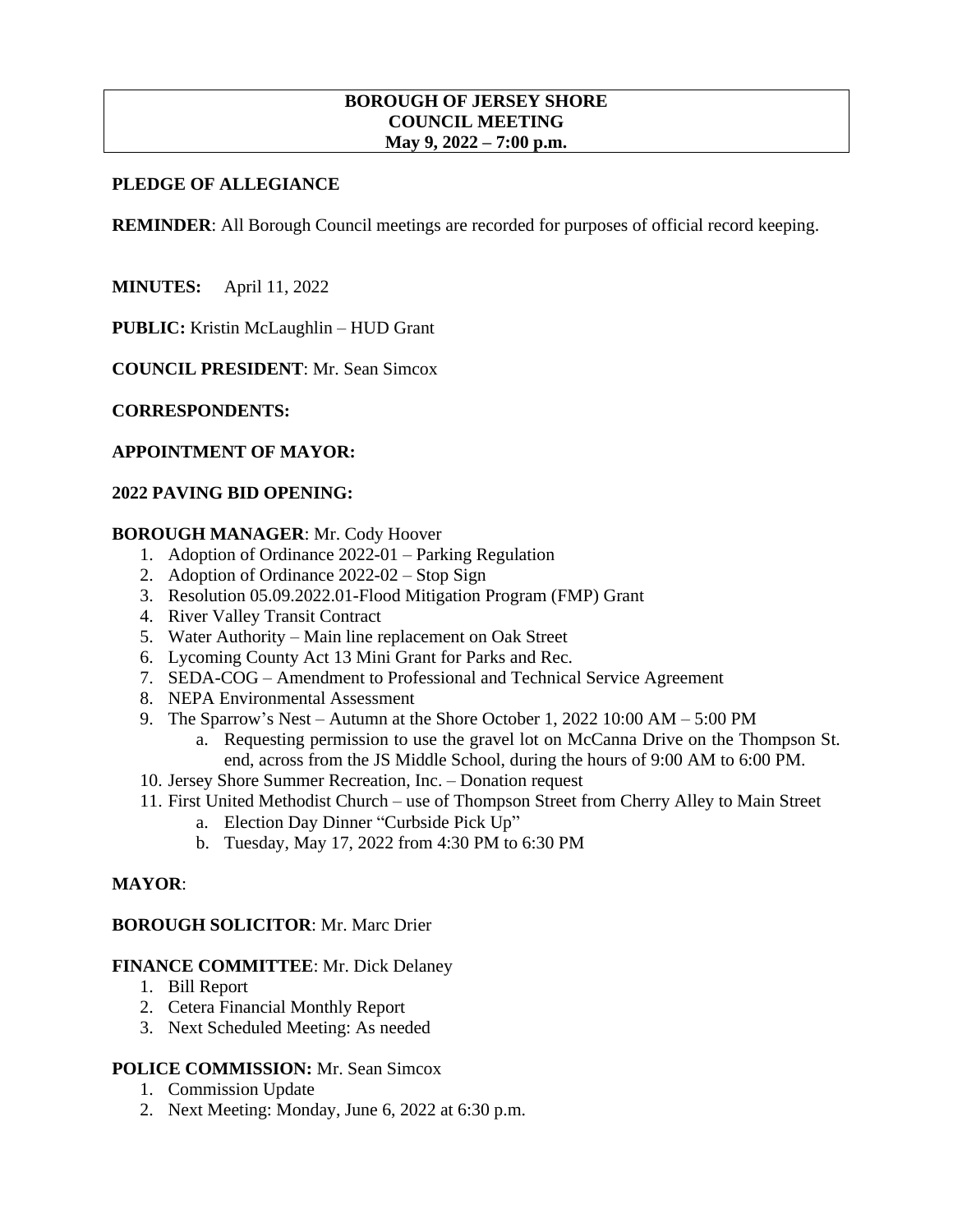# **POLICE CHIEF:** Chief Nathan DeRemer

# **HIGHWAY COMMITTEE**: Mr. Scott Bierly

- 1. Public Works Department Monthly Report
- 2. Next Scheduled Meeting: As needed

## **PERSONNEL COMMITTEE**: Ms. Janet Barnhart

- 1. Committee Report
- 2. Next Scheduled Meeting: As needed.

## **EMERGENCY MANAGEMENT**: Mr. Denny Buttorf

- 1. Report
- 2. Alarm Reports Independent Hose & Citizen Hose
- 3. Next Scheduled Meeting: As needed

## **RECREATION COMMITTEE**: Mr. Scott Bierly

- 1. Committee Report
- 2. Minutes
- 3. Next Scheduled Meeting: June 5, 2022 at 6:30 p.m.

## **TREE COMMISSION**: Ms. Barbara Schmouder

- 1. Commission Report
- 2. Next Scheduled Meeting: As needed

## **CODES COMMITTEE**: Ms. Barbara Schmouder

- 1. Committee Report
- 2. Permit Report April 2022
- 3. Codes Report April 2022
- 4. Next Scheduled Meeting: As needed

# **BUILDING & GROUNDS COMMITTEE:** Mr. Dick Delaney

- 1. Committee Report
- 2. Next scheduled meeting: As needed

# **TIADAGHTON VALLEY MUNICIPAL AUTHORITY**: Mr. Cody Hoover

- 1. Minutes
- 2. Next Scheduled Meeting: May 18, 2022 at 6:00 p.m.

### **JERSEY SHORE AREA JOINT WATER AUTHORITY**: Ms. Barbara Schmouder

- 1. Minutes
- 2. Next Scheduled Meeting: May 18, 2022 at 6:30 p.m.

### **LIBRARY BOARD**: Ms. Barbara Schmouder

- 1. Board Report
- 2. Next Scheduled Meeting: May 10, 2022 at 5:00 p.m.

### **GEISINGER J.S. HOSPITAL:** Mr. Sean Simcox

**J.S. YMCA:** Mr. Cody Hoover